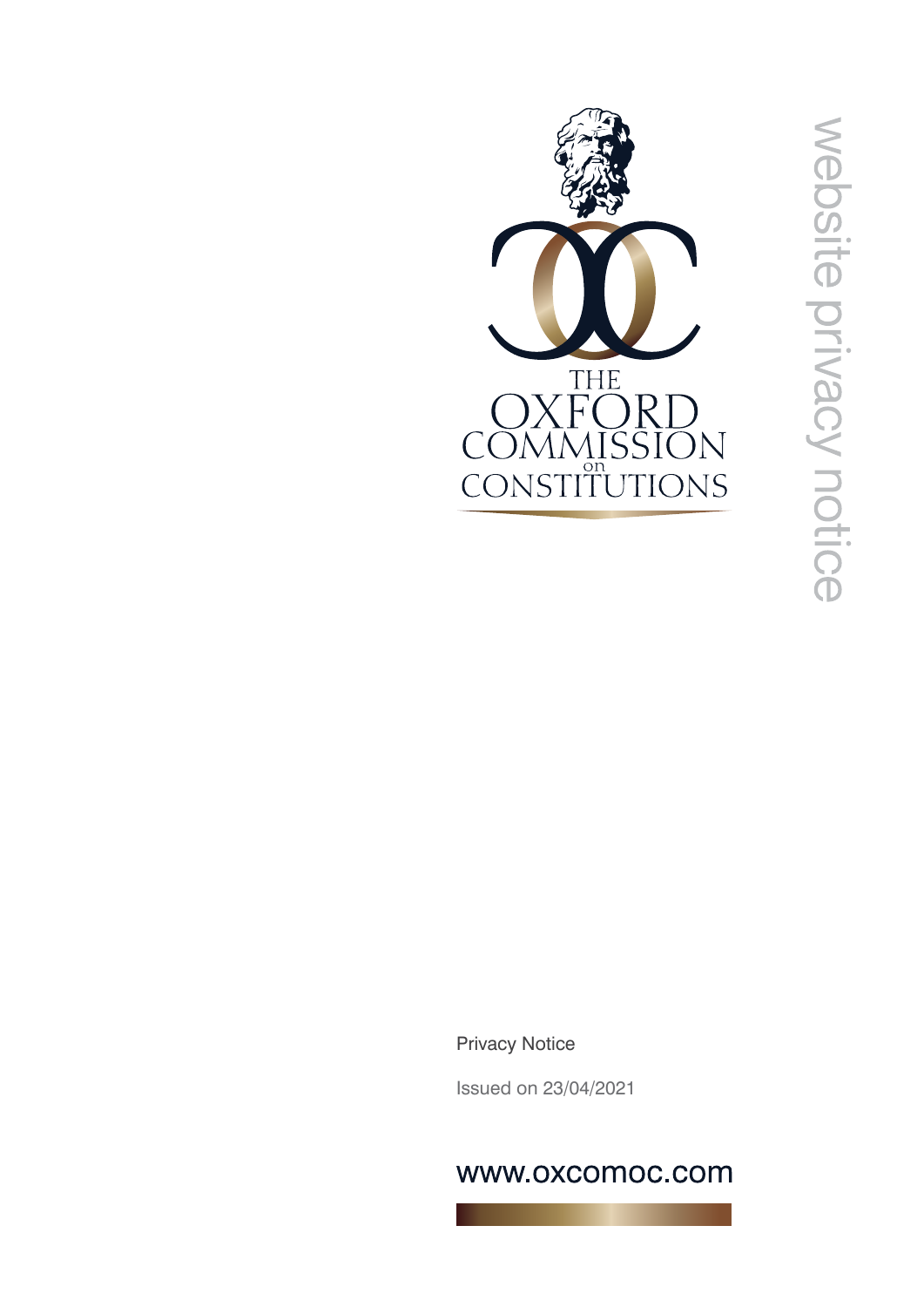## **STATEMENT**

This statement tells you about the data processing practices of the Oxford Commision on Constitutions. We collect and retain only relevant personal data about you which is used exclusively for our research, conference or educational management, fundraising and promotional purposes.This policy applies to personal data we collect through our website and also to any other personal data we collect or receive through any other medium. We do not share your information with any other institutions or external third parties. We are very mindful of the sensitivity of your personal data and we have taken all reasonable steps to ensure that your information is: accurate and up-to-date, not excessive, properly protected and held in the strictest confidence. If you wish your details to be removed from our database, or to update any of your details (or for any other reason outlined in Section 6 below) please contact us using the OCC email address: info@oxcomoc.com

Oxford Commision on Constitutions understands that your privacy is important to you and that you care about how your personal data is used and shared online. We respect and value the privacy of everyone who visits this website, www.oxfordcyberacademy.com ("Our Site"), and who provides us with their personal data in whatever form and through whatever other medium. We will only collect and use personal data in ways that are described here, and in a manner that is consistent with our obligations and your rights under the law.

This Privacy Policy applies to

- (1) your use of Our Site,
- (2) all third party services that we work with and operate for the purposes of handling data;
- (3) any personal data that you supply to us through any other medium.



privacy notice

2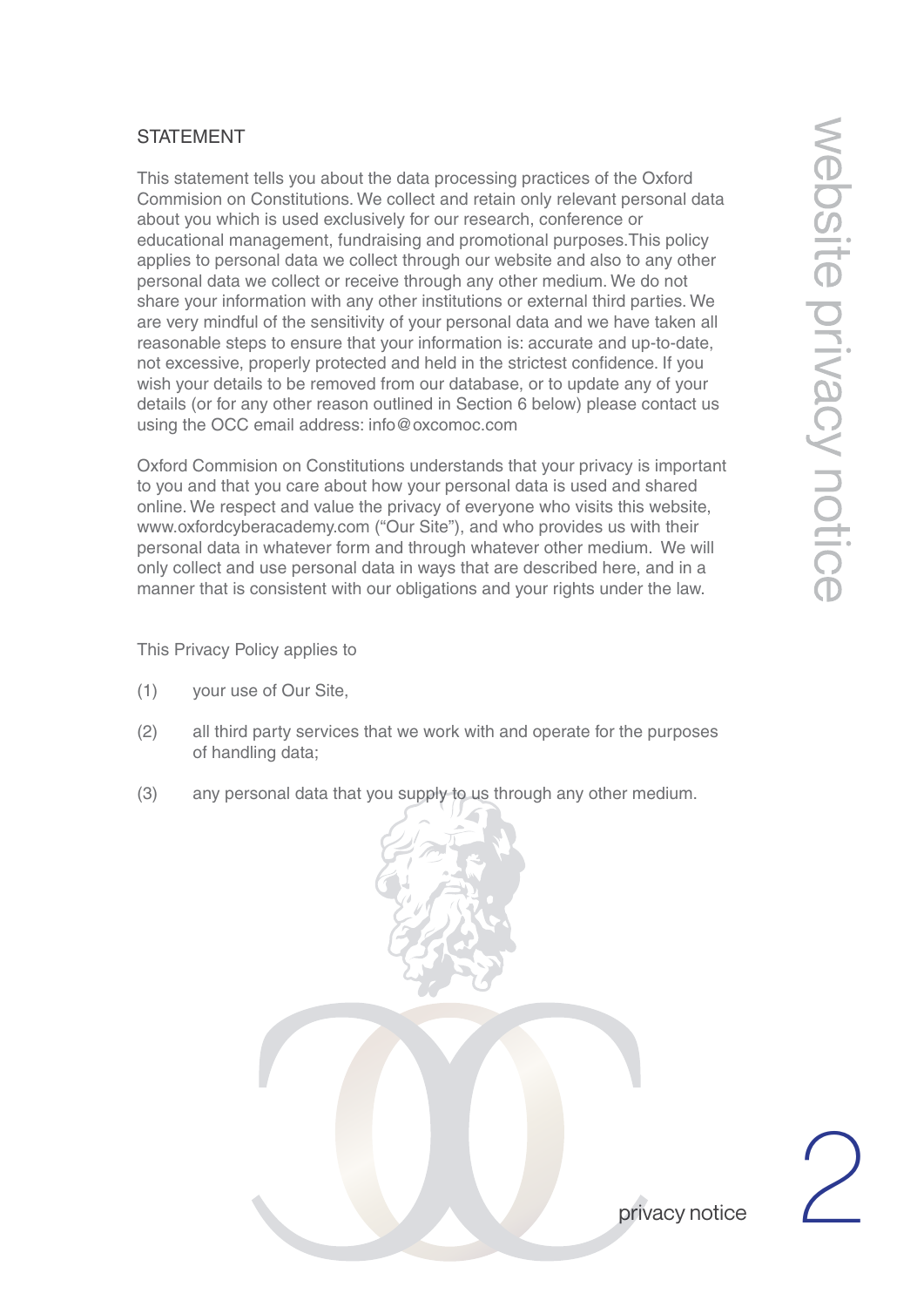# 1. DEFINITIONS AND INTERPRETATION

In this Policy, the following terms shall have the following meanings:

**Account** 

 means an account required to access and/or use certain areas and features of our Site;

• Cookie

 means a small text file placed on your computer or device by Our Site when you visit certain parts of Our Site and/or when you use certain features of Our Site. Details of the Cookies used by Our Site are set out in section 13, below;

Cookie Law

 means the relevant parts of the Privacy and Electronic Communications (EC Directive) Regulations 2003;

• Personal Data

 means any and all data that relates to an identifiable person who can be directly or indirectly identified from that data. In this case, it means personal data that you give to Us via Our Site. This definition shall, where applicable, incorporate the definitions provided in the EU Regulation 2016/679 – the General Data Protection Regulation ("GDPR"); and

• Oxford Commision on Constitutions OCC/We/Us/Our

 means Oxford Commision on Constitutions, whose registered address is OCC c/o The Oxford Cyber Academy, 27 Maple Avenue, Kidlington, Oxford, OX5 1HN



3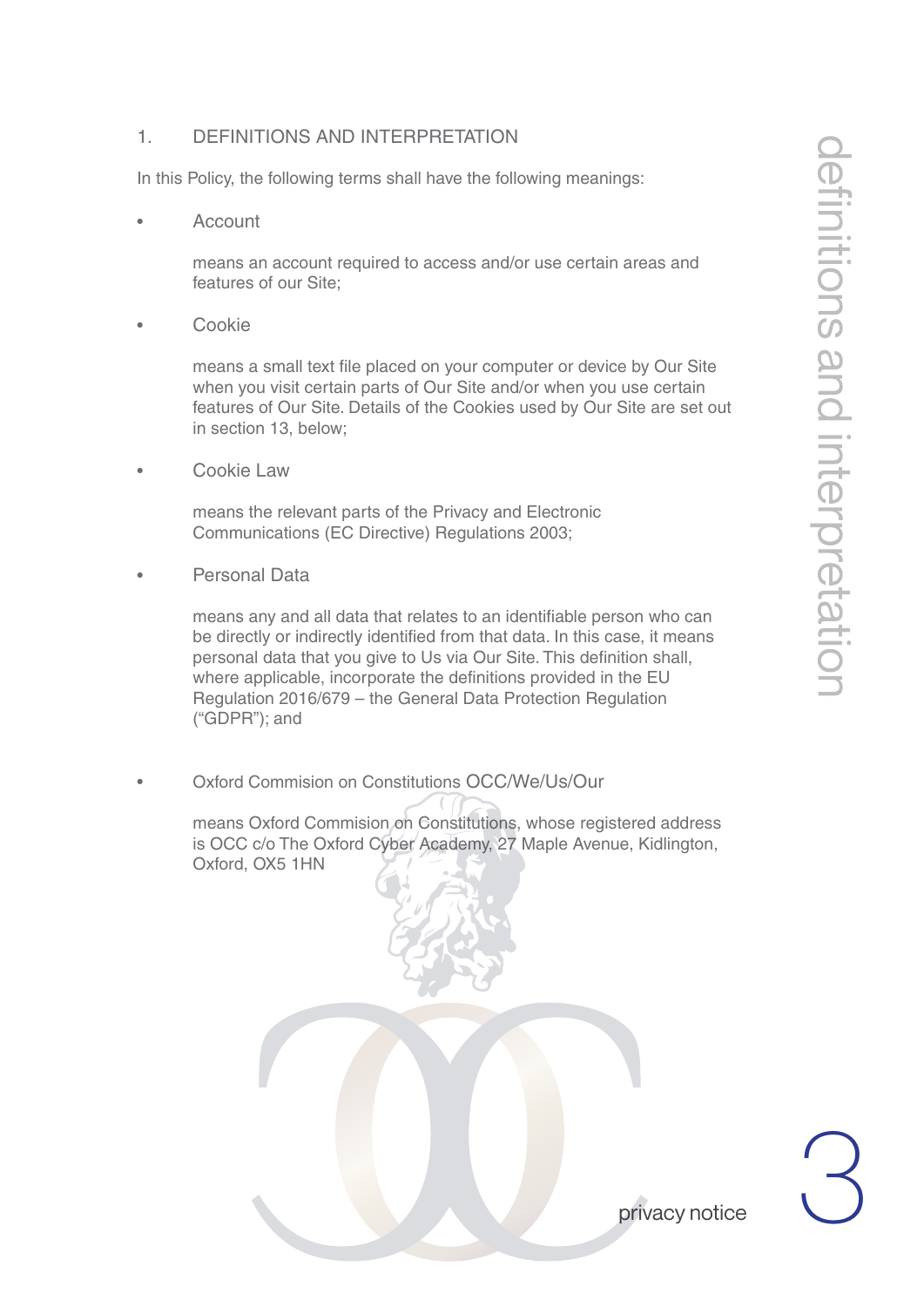## 2. INFORMATION ABOUT US

Our Site is owned and operated by Oxford Cyber Academy Limited

## 3. WHAT DOES THIS POLICY COVER?

This Privacy Policy applies as previously specified (1) your use of Our Site, (2) all third party services that we work with and operate for the purposes of handling data; (3)any personal data that you supply to us through any other medium.

Our Site, and communications sent out by any of the third party services that we use for marketing purposes may contain links to other websites. Please note that we have no control over how your personal data is collected, stored, or used by other websites linked to from our website or other services and we advise you to check the privacy policies of any such websites before providing any personal data to them.

#### 4. YOUR RIGHTS

4.1 As a data subject, you have the following rights under the GDPR, which this Policy and Our use of personal data have been designed to uphold:

a) The right of access to the personal data We hold about you;

 b )The right to rectification if any personal data We hold about you is inaccurate or incomplete (please contact Us);

c) The right to be forgotten  $-$  i.e. the right to ask Us to delete any personal data We hold about you (We only hold your personal data for a limited time, but if you would like Us to delete it sooner, please contact Us;

 d) The right to restrict (i.e. prevent) the processing of your personal data;

 e) The right to data portability (obtaining a copy of your personal data to re-use with another service or organisation);

 f) The right to object to Us using your personal data for particular purposes; and

 g) Rights with respect to automated decision making and profiling.

4

privacy notice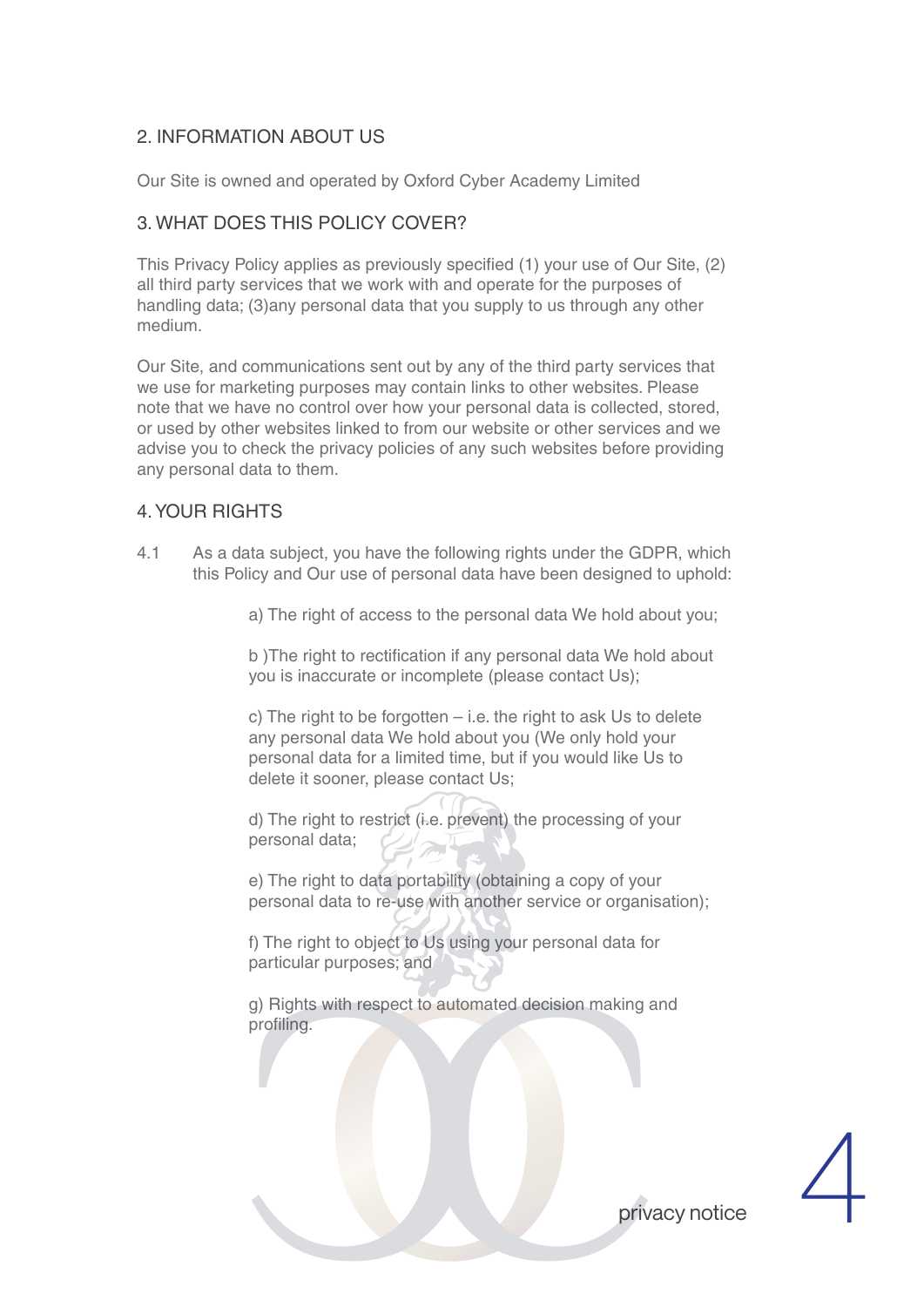- 4.2 The right to be informed about Our collection and use of personal data;
- 4.3 If you have any cause for complaint about Our use of your personal data, please contact Us and We will do our best to solve the problem for you. If We are unable to help, you also have the right to lodge a complaint with the UK's supervisory authority, the Information Commissioner's Office. https://ico.org.uk/
- 4.4 For further information about your rights, please contact the Information Commissioner's Office or your local Citizens Advice Bureau

#### 5. WHAT DATA DO WE COLLECT?

- 5.1 on Our Site: Depending upon your use of Our Site, We may collect some or all of the following personal, and non-personal data on Our use of Cookies and similar technologies:
	- a) Name
	- b) Contact information such as
	- c) IP address
	- d) Web browser type and version
	- e) Operating System
- 5.2 Through any other medium:
	- a) Name
	- b) Contact information such as postal addresses, email addresses and telephone numbers
	- c) Employee information (bank account details, next of kin details, reference history).
	- d) Supplier and Customer data (bank account details, address, contact information).

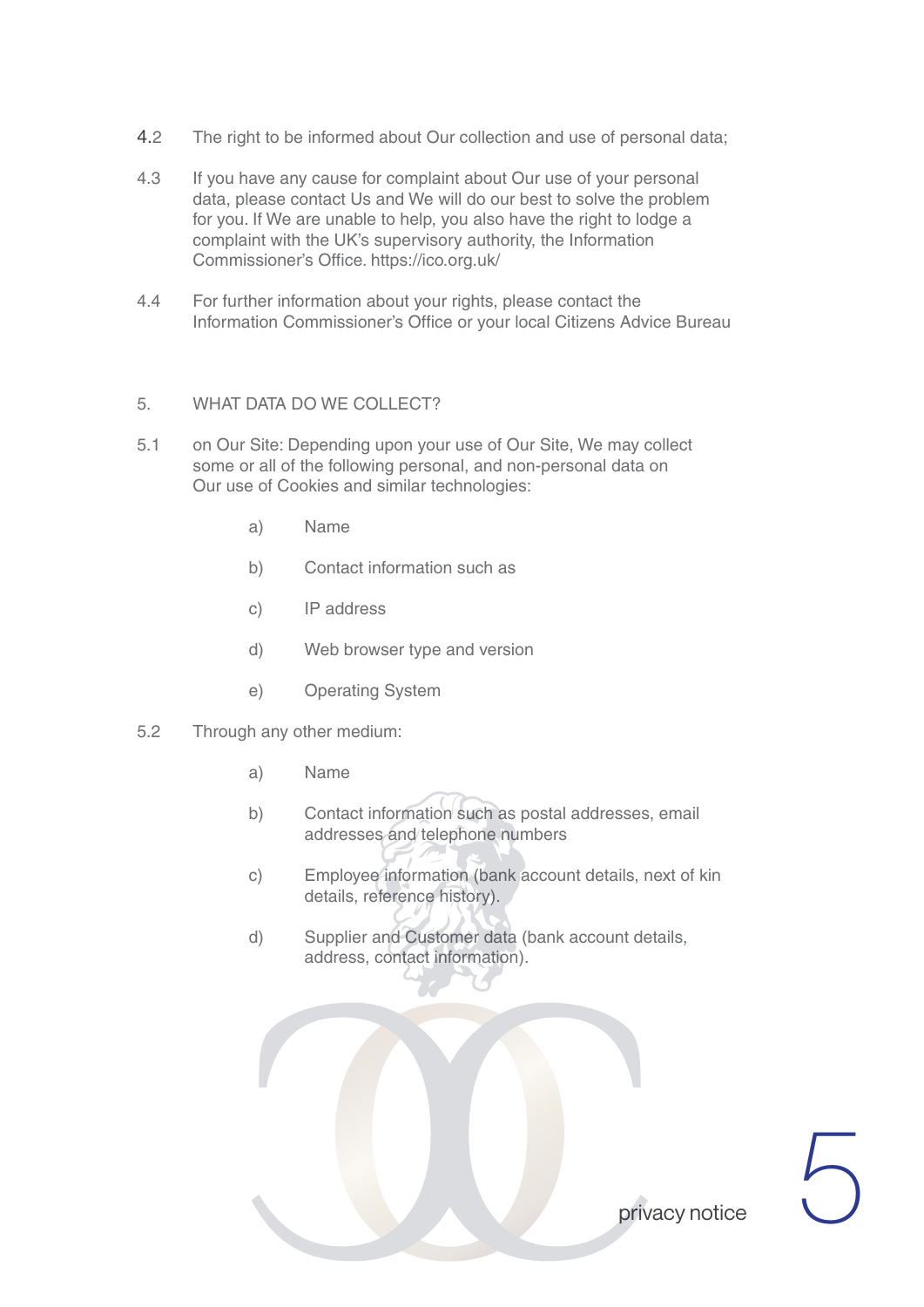#### 6. HOW DO WE USE YOUR DATA?

- 6.1 All personal data is processed and stored securely, for no longer than is necessary in light of the reasons for which it was first collected. We will comply with Our obligations and safeguard your rights under the GDPR at all times. For more details on security see section 7, below.
- 6.2 Our use of your personal data will always have a lawful basis, either because it is necessary for Our performance of a contract with you, because you have consented to Our use of your personal data (e.g. by subscribing to emails), or because it is in Our legitimate interests. Specifically, We may use your data for the following purposes:

a) Replying to emails from you

- 6.3 With your permission and/or where permitted by law, We may also use your data for marketing purposes which may include contacting you by email, telephone, and/or post with information, news and offers on Our services. We will not, however, send you any unsolicited marketing or spam and will take all reasonable steps to ensure that We fully protect your rights and comply with Our obligations under the GDPR and the Privacy and Electronic Communications (EC Directive) Regulations 2003.
- 6.4 Third parties (including YouTube) whose content appears on Our Site may use third party Cookies. Please note that We do not control the activities of such third parties, nor the data they collect and use and advise you to check the privacy policies of any such third parties.
- 6.5 You have the right to withdraw your consent to Us using your personal data at any time, and to request that We delete it.
- 6.6 We do not keep your personal data for any longer than is necessary in light of the reason(s) for which it was first collected.
- 6.7 The accuracy and relevance of personal data shall be checked periodically, the period depending on the sensitivity of the data.
- 6.8 If it is still relevant for the record to be held, We will attempt to contact the owner of the data to validate its accuracy. If We cannot validate its accuracy in a reasonable time frame We will delete it.

privacy notice  $\bigodot$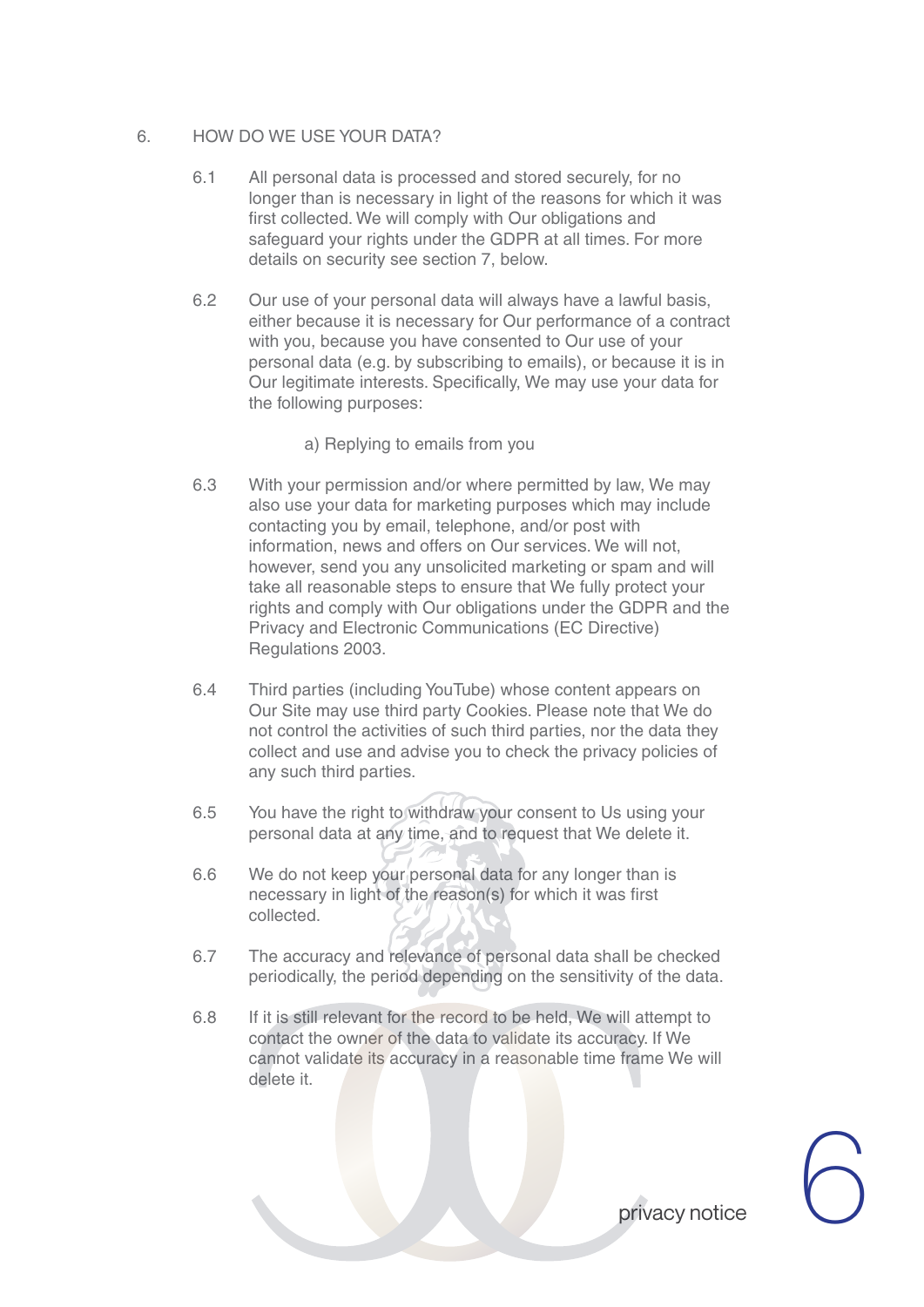## 7. HOW AND WHERE DO WE STORE YOUR DATA?

- 7.1 We only keep your personal data for as long as we need to in order to use it as described above in section 6, and/or for as long as We have your permission to keep it.
- 7.2 our data will only be stored in the EEA.
- 7.3 Data security is very important to Us, and to protect your data We have taken suitable measures to safeguard and secure data collected through Our Site and from any other sources.

#### 8. DO WE SHARE YOUR DATA??

- 8.1 Subject to section 8.2, We will not share any of your data with any third parties for any purposes.
- 8.2 We may be legally required to share certain data held by Us, which may include your personal data, for example, where We are involved in legal proceedings, where We are complying with legal obligations, a court order, or a governmental authority. In these instances, our compliance with the law overrides your privacy rights.

#### 9. WHAT HAPPENS IF OUR BUSINESS CHANGES HANDS?

- 9.1 We may, from time to time, expand or reduce Our business and this may involve the sale and/or the transfer of control of all or part of Our business. Any personal data that you have provided will, where it is relevant to any part of Our business that is being transferred, be transferred along with that part and the new owner or newly controlling party will, under the terms of this Privacy Policy, be permitted to use that data only for the same purposes for which it was originally collected by Us.
- 9.2 In the event that any of your data is to be transferred in such a manner, you will not be contacted in advance and informed of the changes.

privacy notice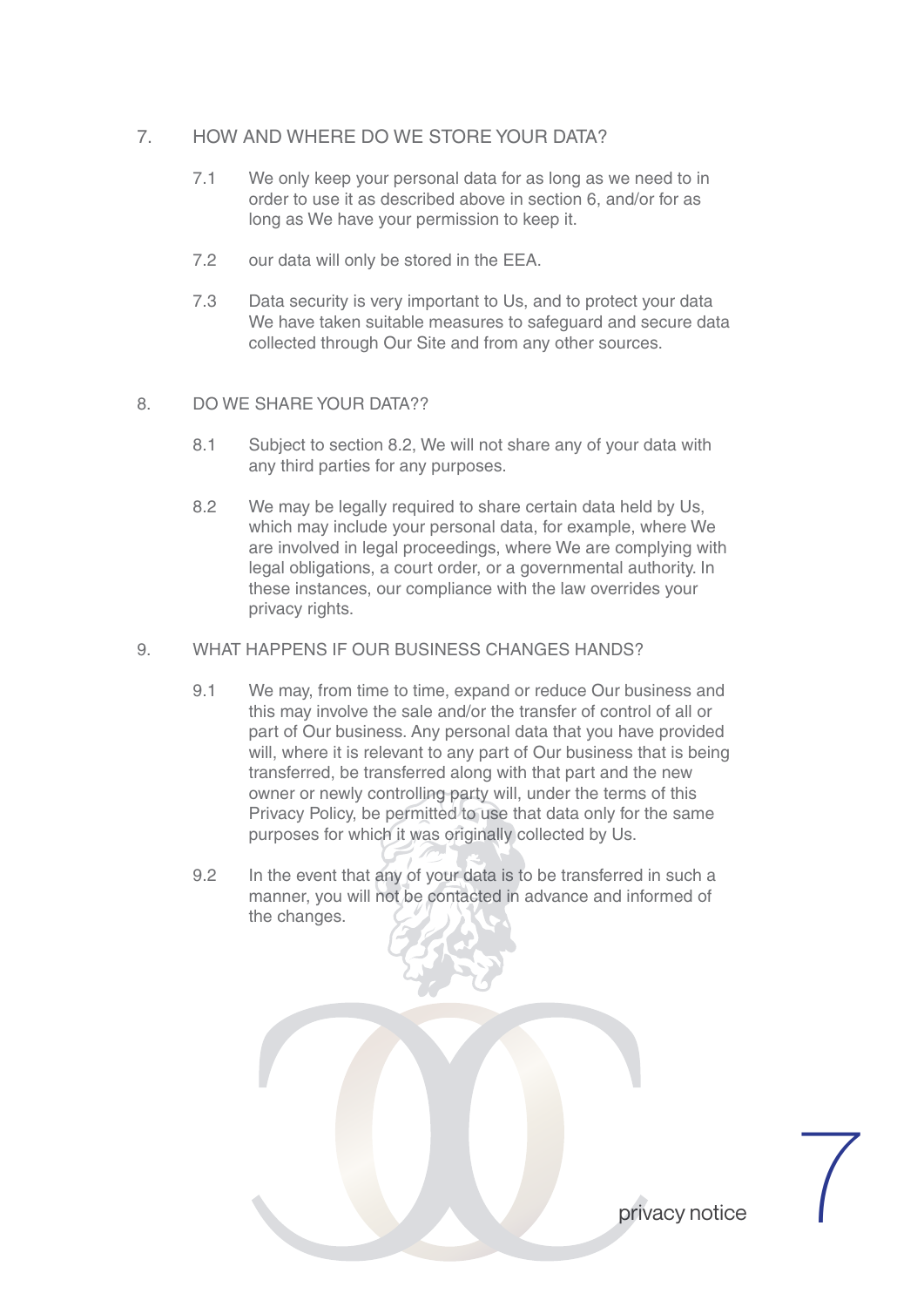## 10. HOW CAN YOU CONTROL YOUR DATA?

- 10.1 In addition to your rights under the GDPR, set out in section 4, when you submit personal data via Our Site or via other means, you may be given options to restrict Our use of your data. In particular, We aim to give you strong controls on Our use of your data for direct marketing purposes (including the ability to opt-out of receiving emails from Us which you may do by unsubscribing using the links provided in Our emails and at the point of providing your details).
- 10.2 You may also wish to sign up to one or more of the preference services operating in the UK: The Telephone Preference Service ("the TPS"), the Corporate Telephone Preference Service ("the CTPS"), and the Mailing Preference Service ("the MPS"). These may help to prevent you receiving unsolicited marketing. Please note, however, that these services will not prevent you from receiving marketing communications that you have consented to receiving.

#### 11. YOUR RIGHT TO WITHHOLD INFORMATION

 You may access certain areas of Our Site without providing any personal data at all, or without us collecting any data. However, to use all features and functions available on Our Site you may be required to submit or allow for the collection of certain data.

#### 12. HOW CAN YOU ACCESS YOUR DATA?

 You have the right to ask for a copy of any of your personal data held by Us (where such data is held). Under the GDPR, no fee is payable and We will provide any and all information in response to your request free of charge. Please contact Us for more details at info@oxcomoc.com

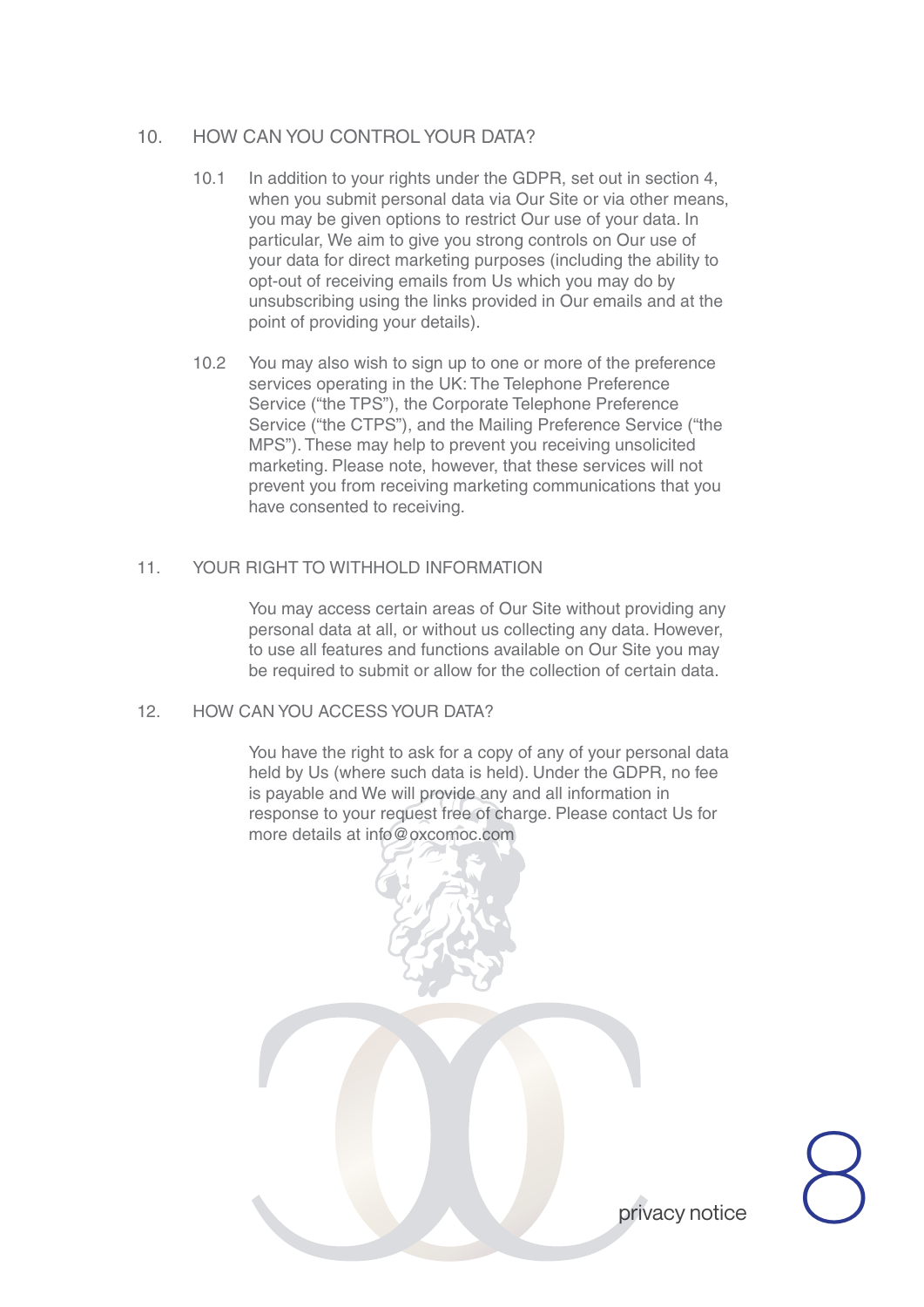## 13. OUR USE OF COOKIES

- 13.1 Our Site may place and access certain first party Cookies on your computer or device. First party Cookies are those placed directly by Us and are used only by Us. We use Cookies to facilitate and improve your experience of Our Site and to provide and improve Our services. We have carefully chosen these Cookies and have taken steps to ensure that your privacy and personal data is protected and respected at all times.
- 13.2 By using Our Site you may also receive certain third party Cookies on your computer or device. Third party Cookies are those placed by websites, services, and/or parties other than Us. Third party Cookies are used on Our Site for For showing social feeds. For more details, please refer to section 6, above, and to section 10.6 below. These Cookies are not integral to the functioning of Our Site and your use and experience of Our Site will not be impaired by refusing consent to them.
- 13.3 All Cookies used by and on Our Site are used in accordance with current Cookie Law.
- 13.4 Before certain Cookies are placed on your computer or device, you will be shown a notification requesting your consent to set those Cookies. By giving your consent to the placing of Cookies you are enabling Us to provide the best possible experience and service to you. You may, if you wish, deny consent to the placing of Cookies; however certain features of Our Site may not function fully or as intended.
- 13.5 Certain features of Our Site depend on Cookies to function. Cookie Law deems these Cookies to be "strictly necessary". These Cookies are shown below in section 10.6. Your consent will not be sought to place these Cookies, but it is still important that you are aware of them. You may still block these Cookies by changing your internet browser's settings as detailed in our site Cookie Policy (pg4), but please be aware that Our Site may not work properly if you do so. We have taken great care to ensure that your privacy is not at risk by allowing them.

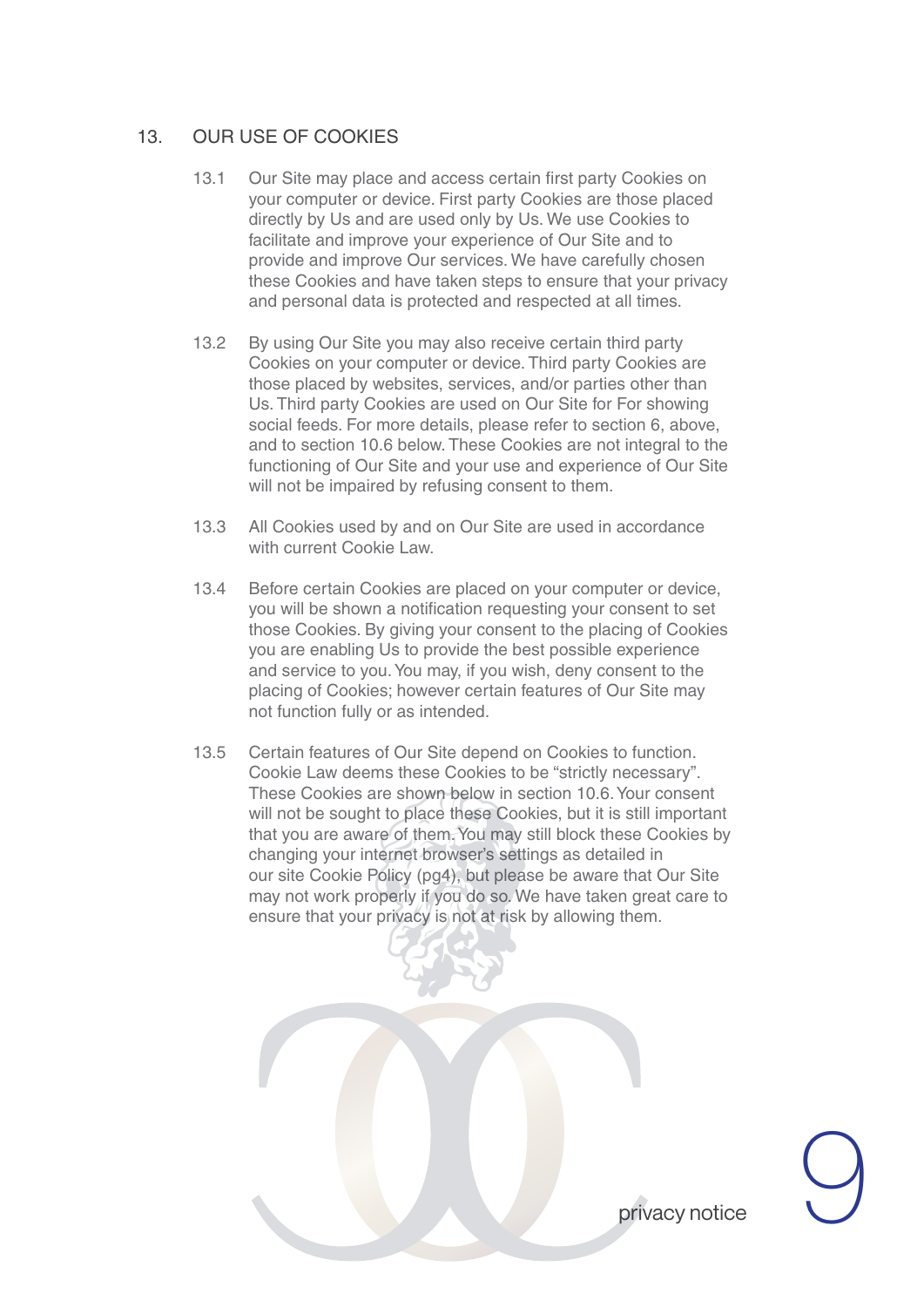13.6 The following first party Cookies may be placed on your computer or device:

Cookie

Description

gdpr\_cookie\_accept

 A cookie to prevent the notification bar appearing once accepted.

> a) and the following third party Cookies may be placed on your computer or device:

Cookie Description/Provider

IDE

YouTube Video Player

YouTube

PREF

YouTube Video Player

YouTube

VISITOR\_INFO1\_LIVE

YouTube Video Player

YouTube

**YSC** 

YouTube Video Player

YouTube

privacy notice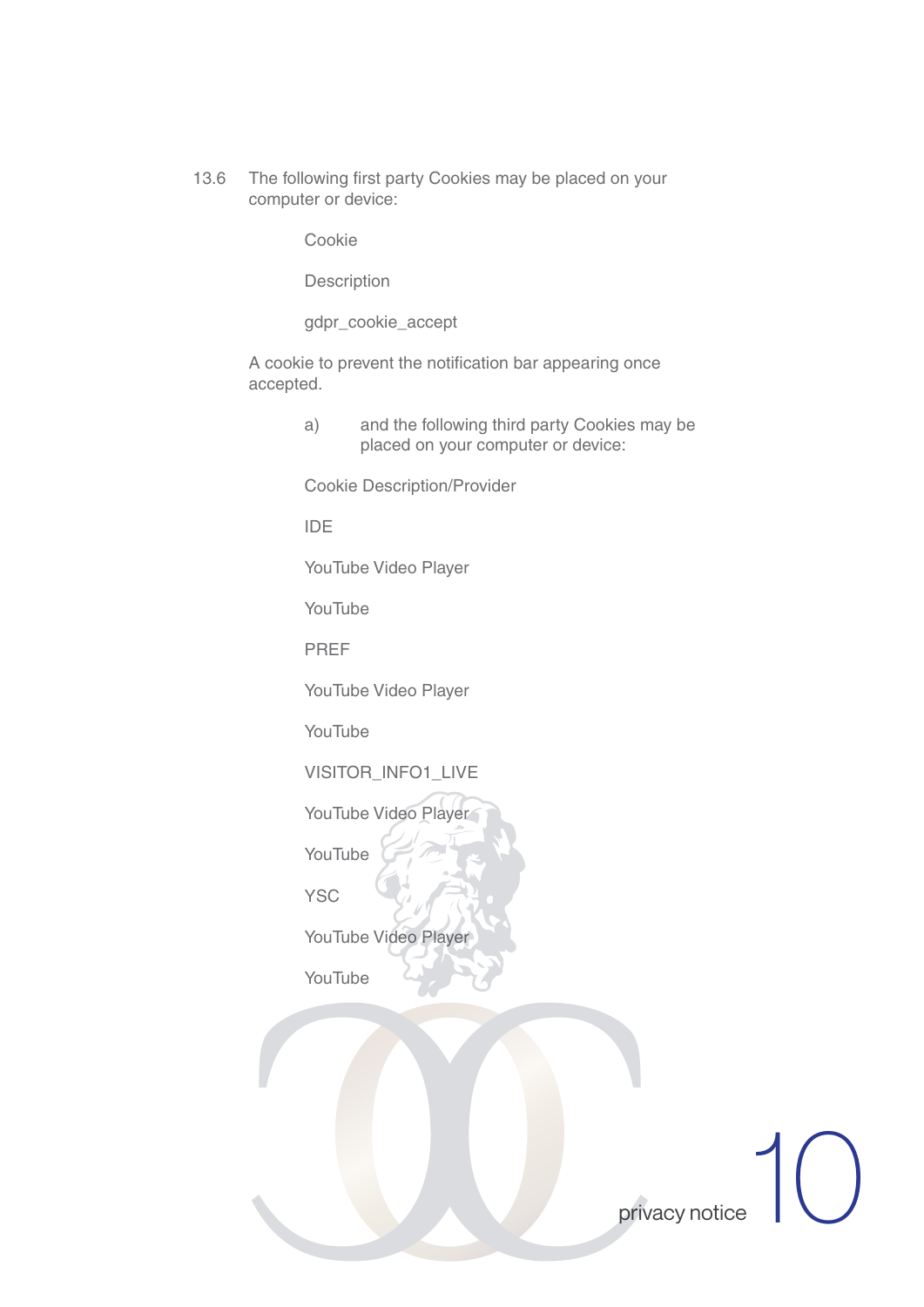13.7 Our Site uses analytics services provided by Google Analytics. Website analytics refers to a set of tools used to collect and analyse anonymous usage information, enabling Us to better understand how Our Site is used. This, in turn, enables Us to improve Our Site and the services offered through it. You do not have to allow Us to use these Cookies, however whilst Our use of them does not pose any risk to your privacy or your safe use of Our Site, it does enable Us to continually improve Our Site, making it a better and more useful experience for you.The analytics service(s) used by Our Site use(s) the following Cookies to gather the required information:

Cookie Description/Provider

\_ga

Google Analytics Tracking Cookie

\_gid

Google Analytics Tracking Cookie

- 13.8 In addition to the controls that We provide, you can choose to enable or disable Cookies in your internet browser. Most internet browsers also enable you to choose whether you wish to disable all cookies or only third party Cookies. By default, most internet browsers accept Cookies but this can be changed. For further details, please consult the help menu in your internet browser or the documentation that came with your device.
- 13.9 You can choose to delete Cookies on your computer or device at any time, however you may lose any information that enables you to access Our Site more quickly and efficiently including, but not limited to, login and personalisation settings.
- 13.10 It is recommended that you keep your internet browser and operating system up-to-date and that you consult the help and guidance provided by the developer of your internet browser and manufacturer of your computer or device if you are unsure about adjusting your privacy settings.